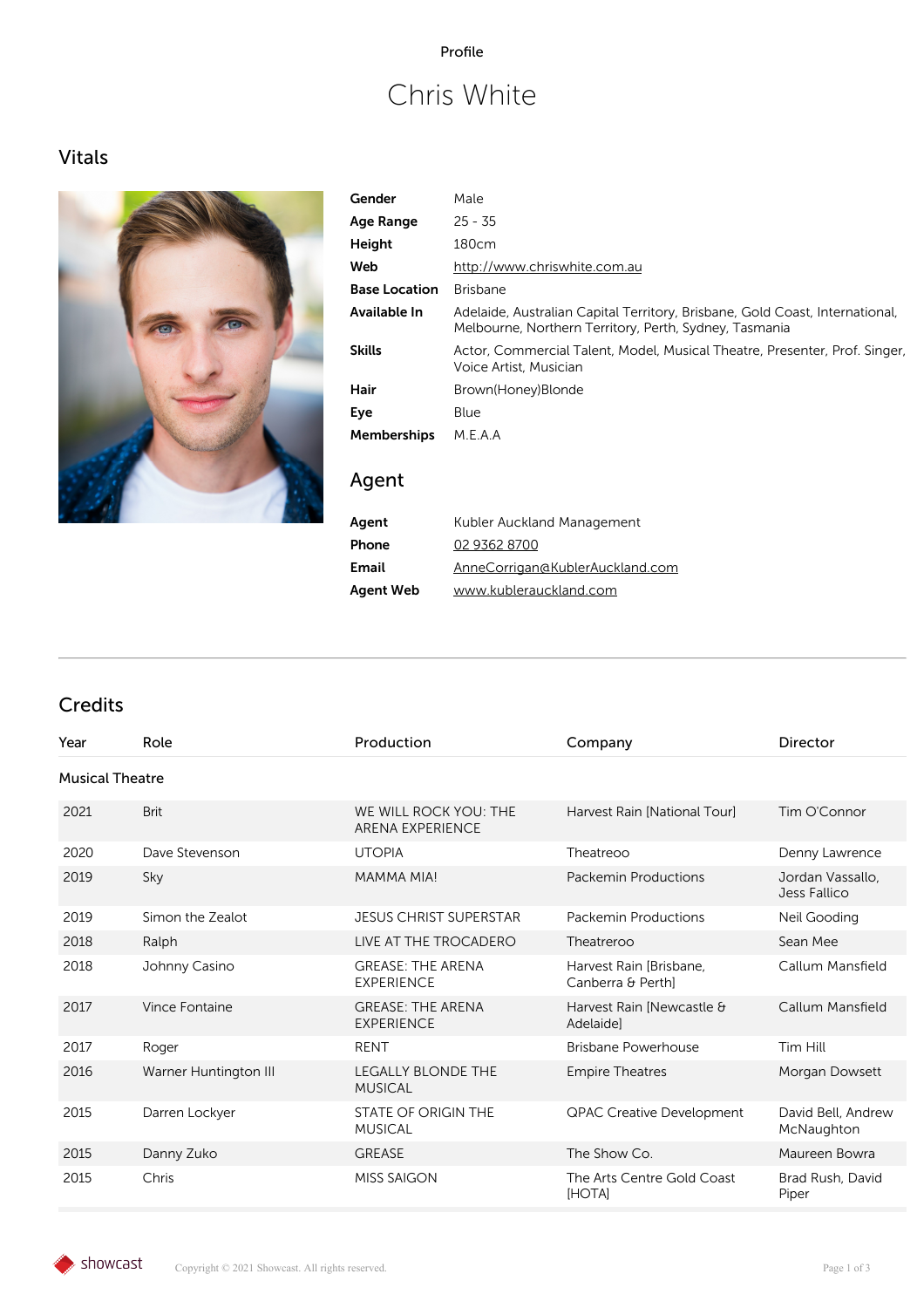| 2015       | Pirate / Policeman      | THE PIRATES OF PENZANCE                                 | Harvest Rain / EssGee                        | Simon Gallaher                  |
|------------|-------------------------|---------------------------------------------------------|----------------------------------------------|---------------------------------|
| 2014       | Ken                     | <b>BARBIE: ANYTHING IS POSSIBLE</b>                     | Pen2Stage [Dubai]                            | Alan Jenner                     |
| 2013       | Chris                   | <b>MISS SAIGON</b>                                      | Queensland Conservatorium                    | Michelle Miall                  |
| 2012       | Perchik                 | <b>FIDDLER ON THE ROOF</b>                              | Queensland Conservatorium                    | <b>Brendan Ross</b>             |
| 2012       | <b>Brian</b>            | <b>ELEGIES FOR ANGELS, PUNKS</b><br>AND RAGING QUEENS   | Queensland Conservatorium                    | Kate Foy                        |
| 2011       | Greg                    | THE BOY FROM OZ                                         | <b>Empire Theatres</b>                       | Lewis Jones                     |
| 2010       | Sir Bedevere            | <b>MONTY PYTHON'S SPAMALOT</b>                          | <b>Empire Theatres</b>                       | Lewis Jones                     |
| 2010       | <b>Troy Bolton</b>      | HIGH SCHOOL MUSICAL: ON<br><b>STAGE</b>                 | <b>Empire Theatres</b>                       | Lewis Jones                     |
| 2010       | Houdini                 | <b>HOUDINI: THE MAN FROM</b><br><b>BEYOND</b>           | <b>USQ Artsworx</b>                          | Sue Rider                       |
| Stage      |                         |                                                         |                                              |                                 |
| 2021       | Puppeteer / Swing       | <b>BLUEY'S BIG PLAY</b>                                 | <b>HVK Productions [National Tour]</b>       | Rosemary Myers                  |
| 2019       | Elfie The Elf           | <b>SUPERDUDES: SUPER SANTA</b><br><b>CHRISTMAS SHOW</b> | Superdudes [Singapore]                       | Steven Nicholson                |
| 2016       | Hi-5 Principal Cast     | <b>Hi-5 HOUSE HITS</b>                                  | Hi-5 [New Zealand Tour]                      | Anne Looby,<br>Cameron Mitchell |
| 2016       | Hi-5 Principal Cast     | Hi-5 FAIRYTALE                                          | Hi-5 [Asia Tourl                             | Anne Looby,<br>Cameron Mitchell |
| 2015       | Ken                     | <b>MATTEL'S BARBIE STAGE SHOW</b>                       | The Entertainment Store                      | Lisa Bennett                    |
| 2015       | Richard                 | SHINE A LIGHT                                           | <b>Echelon Productions</b>                   | Meaghan Davies                  |
| 2014       | Tim/Jake                | <b>CYBERIA</b>                                          | <b>Brainstorm Productions</b>                | Jenny Johnson                   |
| 2014       | Jeremy                  | SENTINEL CHICKENS                                       | <b>JUTE Theatre Company</b>                  | <b>Avril Duck</b>               |
| 2014       | Rolf                    | THE MAGIC WORDS                                         | <b>Brainstorm Productions</b>                | Jenny Johnson                   |
| 2013       | Various                 | <b>OUR TURN: TOUR</b>                                   | Queensland Conservatorium                    | Wesley Enoch, Paul<br>Sabey     |
| 2012       | Various                 | A MIDSUMMER NIGHT'S<br><b>DREAM</b>                     | QPAC/The Hamburg Ballet                      | John Neumeier                   |
| 2011       | <b>Brian</b>            | SUMMER OF THE ALIENS                                    | Queensland Conservatorium                    | Sue Rider, Jim Vile             |
| 2008       | Philostrate             | A MIDSUMMER NIGHT'S<br><b>DREAM</b>                     | USQ Artsworx                                 | Barbara Lowing                  |
| Music      |                         |                                                         |                                              |                                 |
| 2019       | <b>Featured Soloist</b> | <b>CAROLS ON THE BEACH</b>                              | Surfers Paradise Alliance                    | Georgina Gillings               |
| 2019       | Vocalist                | <b>FOUR SEASONS TRIBUTE</b>                             | The Vallies                                  | Robert Jeffery                  |
| 2018       | Soloist                 | <b>MAROUBRA SQUARE</b><br><b>CHRISTMAS CAROLS</b>       | <b>Mark Edmonds Productions</b>              |                                 |
| 2017       | Male Ensemble           | ADELE: 2017                                             | Live Nation [Brisbane Only]                  |                                 |
| 2015       | Soloist                 | THE STARS OF MISS SAIGON IN<br>CONCERT                  | The Greenroom Project                        | Rob Mills, Matt Ward            |
| 2012       | <b>Featured Artist</b>  | <b>CON2 THE CABARET</b>                                 | Judith Wright Centre of<br>Contemporary Arts | Megan Shorey, Nigel<br>Ubrihien |
| 2011       | <b>Featured Soloist</b> | <b>WHO'S ON FIRST</b>                                   | Queensland Conservatorium                    | Paul Sabey                      |
| Television |                         |                                                         |                                              |                                 |
| 2020       | Presenter               | TWO BY 2 [Season 2, Eps 1-13]                           | Two By 2 Operations                          | Greg Page, Anthony<br>Costa     |
| 2019       | Cheeko Firefighter      | TEAM RESCUE [Season 1, Eps 1-<br>26]                    | Kidzkando [for ABC Kids]                     | Greg Page                       |
| 2017       | Captain Starlight       | THE FOOTY SHOW (NRL)                                    | 9 Network                                    |                                 |
| 2017       | Presenter               | TWO BY 2 [Season 1, Eps 1-13]                           | Two By 2 Operations                          | Greg Page, Anthony<br>Costa     |